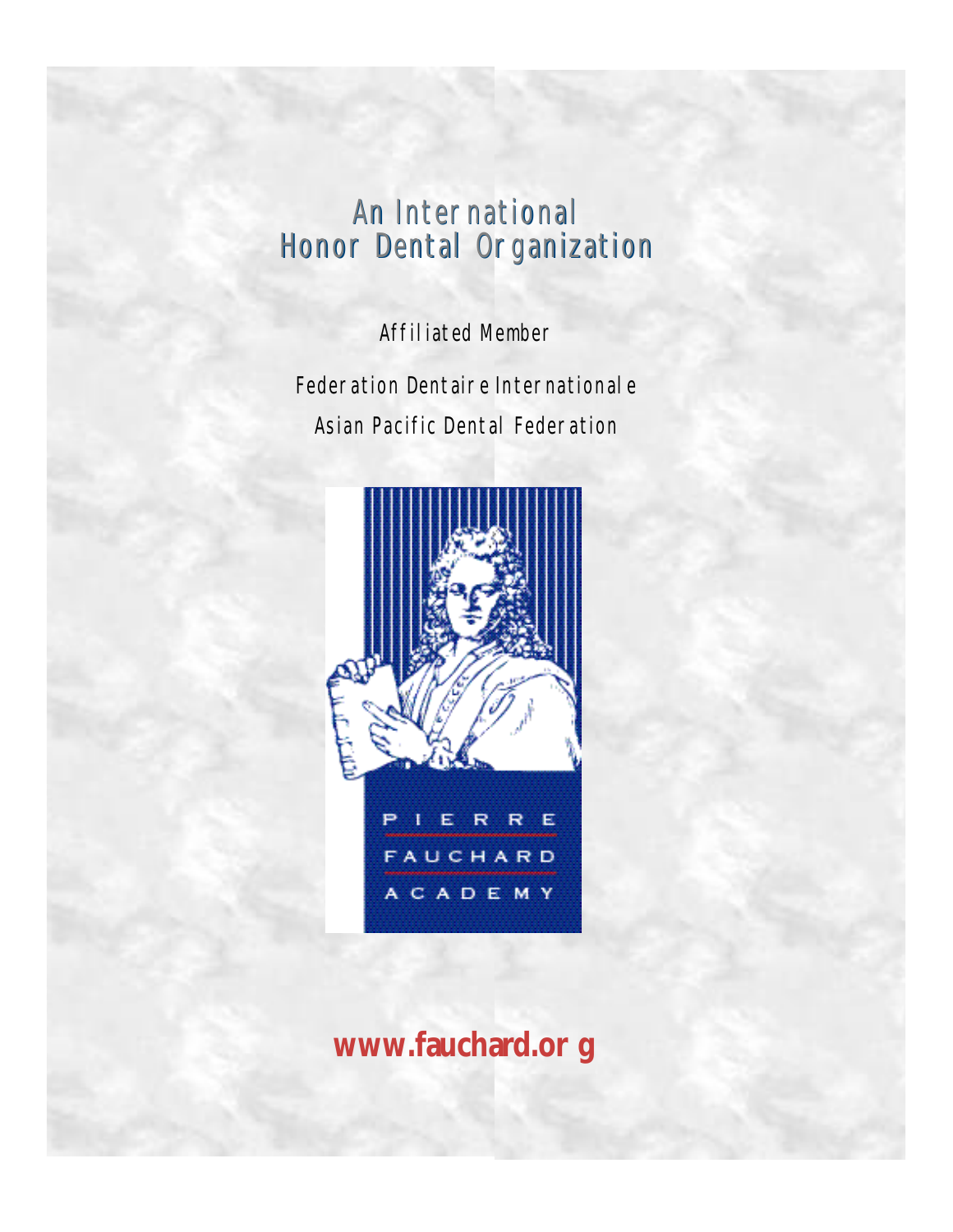## A Brief History

**The Pierre Fauchard Academy** *was founded in 1936 by Dr. Elmer S. Best,a Minneapolis dentist.Troubled by the propri-*



**Elmer Best**

*etary nature of many dental publications, Dr. Best wanted to help the profession gain control of its own literature and assure its independence from commercial interests.His passionate concern for the search for knowledge and the raising of professional standards guided the beginnings of the Academy, attracted outstanding dental researchers and* teachers to *its ranks, and led to a continuing role in fostering dental science.*

*The Constitution of the Pierre Fauchard Academy established a series of objectives intended to promote Dr. Best's aims.These included a constant emphasis on professionalism, integrity,and ethics. One of the means adopted by the Academy was to award medals and other honors to persons who had distinguished themselves by their contributions to dentistry and who were recognized as worthy role models for others in the profession.*

*Fellowship in the Academy is by nomination by professional dental leaders.Such membership was designed to be an accolade itself for past accomplishments and to serve as an encouragement to future productivity.The criteria for Fellowship include service to the dental profession,contributions to dental literature and research,and public service to the general community.*

The Academy fosters a publication program of books, pam*phlets, and dental literature as part of its mission. Dental* World and Dental Abstracts are two contemporary peri*dicals that are sent to its members bi-monthly. Further, the* A cademy encourages member contributions in dental education *and literature as an extension of that mission.* 

*The Pierre Fauchard Academy maintains 119 sections worldwide.The United States has 55 with another 64 in North and South America,Europe,Asia,Africa,and Australia. Global membership is 7,000.*

> *…an international honorary dental organization…*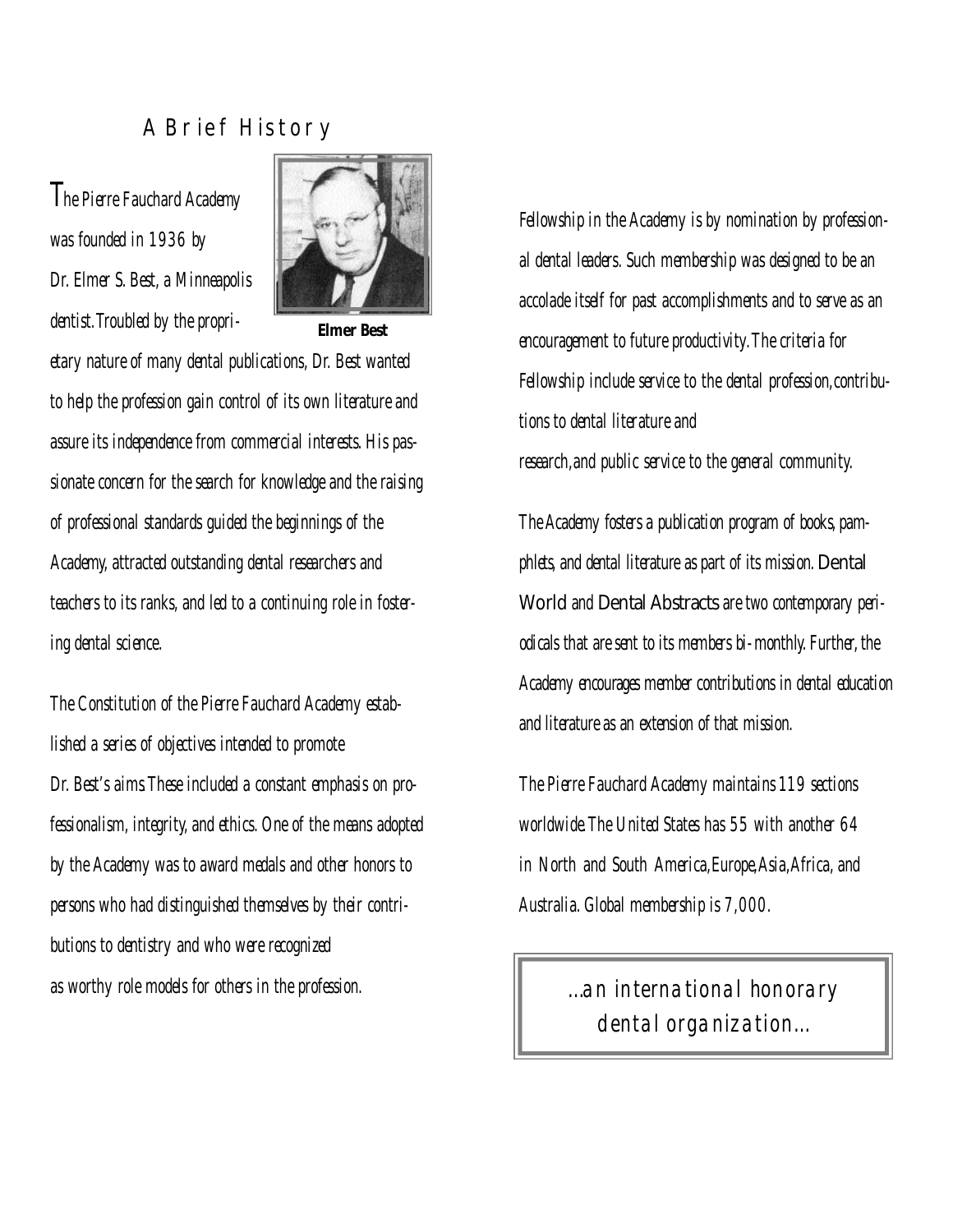#### Pierre Fauchard, a Biographical Note

In founding the Academy, Dr. Best and his colleagues adopted the name of Pierre Fauchard. This Parisian *chirurgien dentiste* published his monumental work, Le Chirurgien Dentiste au Traité *des Dents* in in 1728. It became the first widely accepted scientifically oriented book on dentistry. The two volumes are credited with raising dentistry to the status of a profession. Deservedly, Fauchard has been described as the "Father of Modern Dentistry." Pierre Fauchard,<br>a Biographical Note<br>n founding the Academy, Dr. Best and his col-

Fauchard was born in 1678 in Brittany where he spent his early years. At the age of fifteen he joined the French Royal Navy, becoming an assistant to and student of Alexander Poteleret, a surgeon and apparently a competent teacher who stimulated Fauchard's interest in scurvy, the common dental affliction of sailors who spent long periods at sea. During his service in the Navy, Fauchard focussed his attention on dentistry and after three years apparently went ashore to acquire more knowledge and the skills necessary to provide the dental care possible at the time.

Between 1696 and 1718, there are records indicating that Fauchard engaged in the practice of dentistry in western France in several towns, meanwhile learning that there were no useful books on the care of teeth. He still managed to prepare himself for examination to qualify as an *expert pour les dents*, and went on to earn a reputation as a skilled



practitioner. He settled in Paris in 1718 or 1719, remaining there the rest of his long life. He died in 1761.

**Pier re Fauchar d**

The influence of

Fauchard's book can be documented by the fact that a German translation appeared in Berlin as early as 1733, a second French edition in 1746, a third edition in 1786 (long after his death), and even an English translation in 1946.The work covered what we recognize today as the basic concerns of the profession: dental anatomy and anomalies of tooth form, an understanding of the possibility of correcting orthodontic malformation, treatment of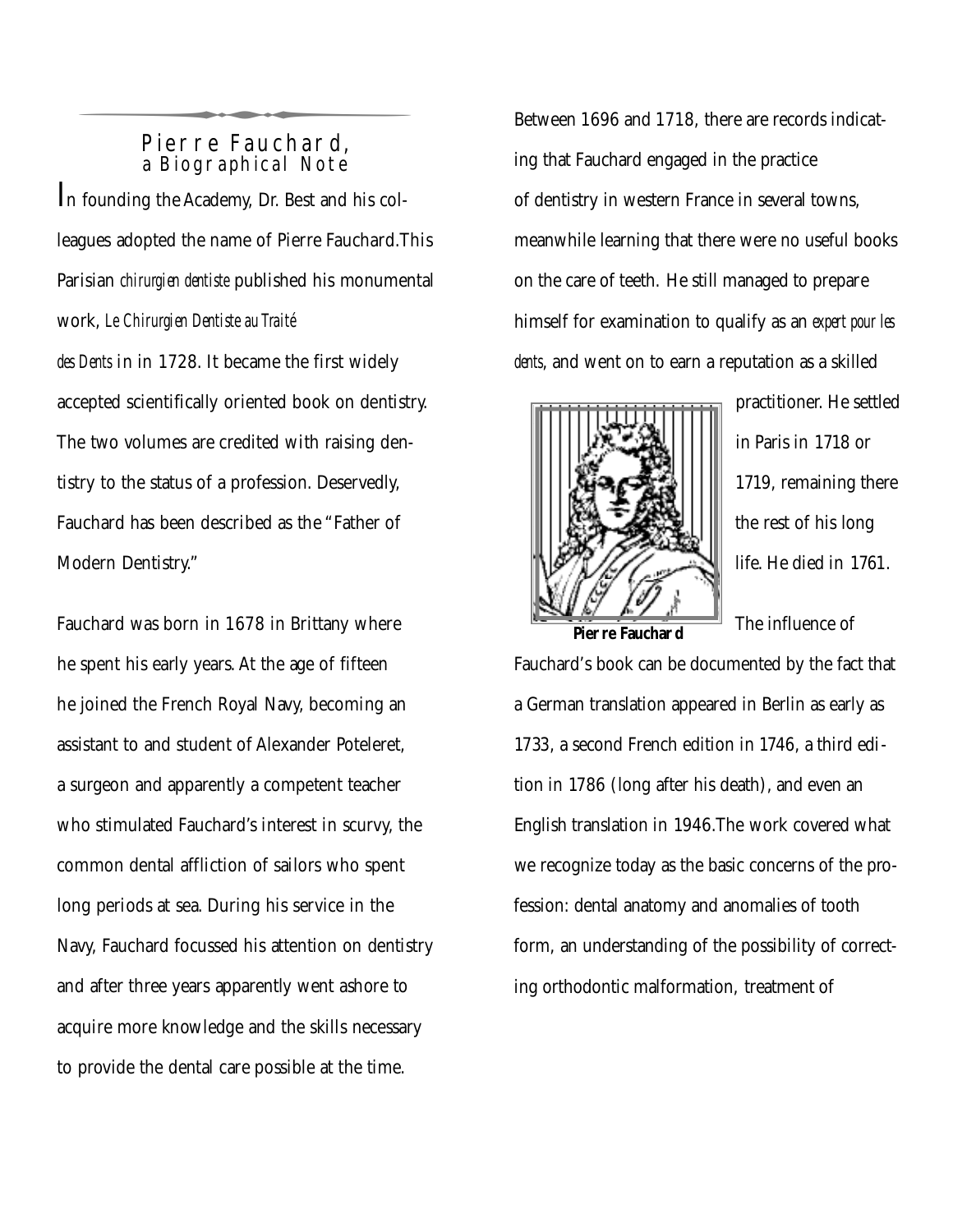carious lesions, prosthetic replacements, treatment of periodontal disease, and the benefits of removing calculus and debris from the teeth.

Fauchard included numerous case histories in his textbook and described the treatment for a variety of

oral ills including abscesses, cysts, and tumors. His observations showed both clinical skill and scientific curiosity.

*…an astute o b s e r v e r … …a technological innovator…*

He advocated the retention of deciduous teeth until their normal loss with the eruption of the permanent teeth even as he sought to explain the reasons for the loss of root structure in the primary dentition. In addition to being an astute observer, Fauchard was also a technological innovator. He developed a vastly improved dental drill and made his own dental instruments. His almost single-handed work in elevating dentistry to a true profession cannot be underestimated. Fauchard's name is justly memorialized in the Pierre Fauchard Academy.

# Principles and Policies

In founding the Pierre Fauchard Academy its sponsors were determined to form an association dedicated to the improvement of the practice of dentistry. They shared a concern for the prevalence of proprietary publications and what they recognized as the pernicious influence of monetary considerations in much of what was then the common character of dental writing. Principl es and Policies<br>founding the Pierre Fauchard Academy its spor<br>s were determined to form an association dedic

They intended that the conferring of fellowship on prospective members be seen as a distinct honor and that the selection of individuals for fellowship be motivated by a search for persons who exemplified high standards of professionalism, ethics, and scholarship.

These founders, conscious of the high standards they set for themselves and their colleagues, stated that the objectives of the organization were to elevate the character, education, and professional ability of dentists.They aimed to make available publications putting forth the latest scientific developments in the field and wanted to encourage dentists to make contributions to the professional literature and to share their knowledge with fellow practitioners.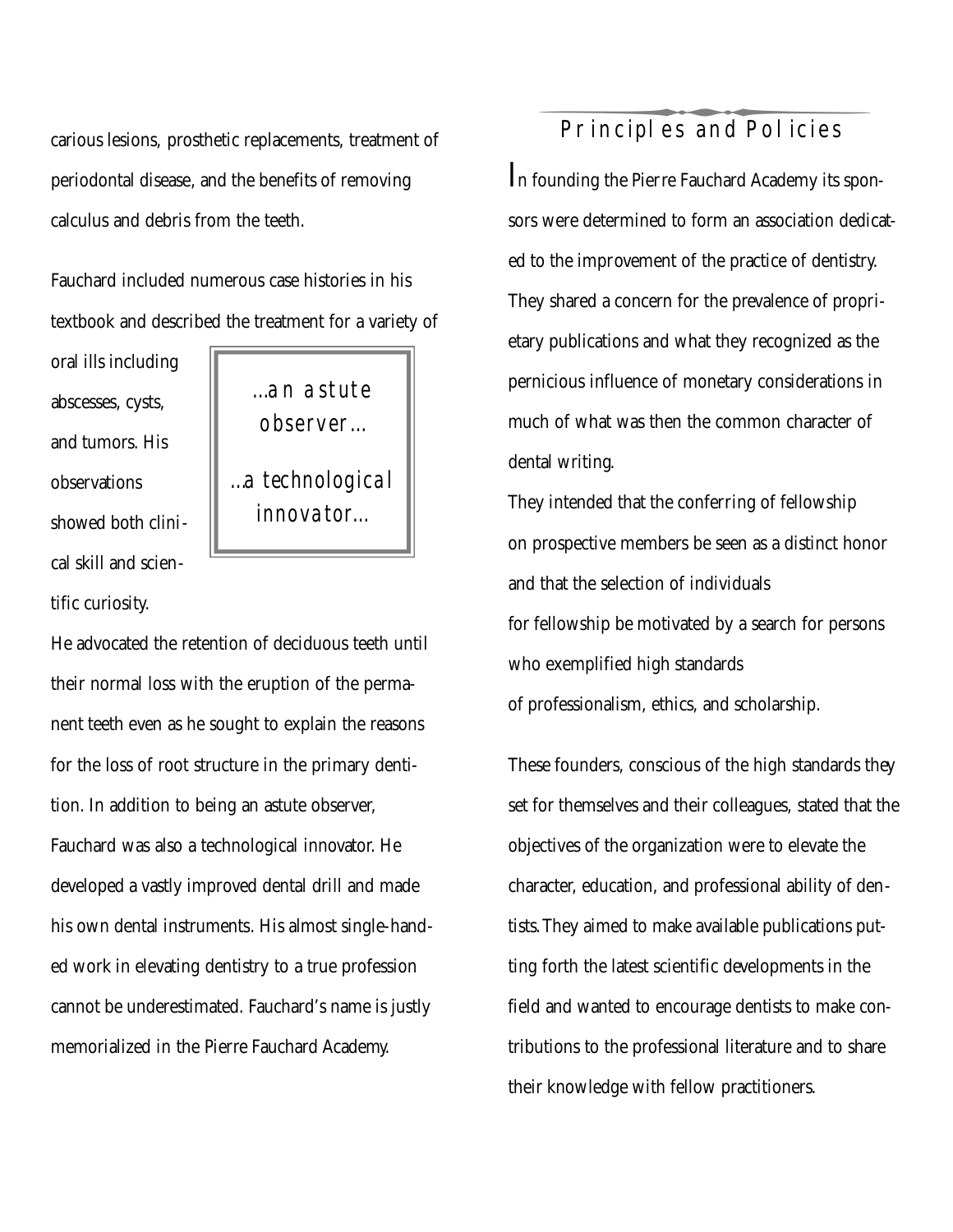An annual awards program was established to recognize outstanding contributions to the art and science of dentistry and exemplary service to the profession.The names of the recipients of the Fauchard Gold Medal bring to mind a roster of outstanding individuals.The list is filled with deans of dental schools, noted researchers and other remarkable leaders of the profession. In the 1960's, a parallel award was instituted, the Elmer S. Best Memorial, dedicated to recognition of outstanding dental personalities from all over the world.

A Mentorship program is an initiative of most of the sections of the Academy. Such programs generally exist in areas where there are dental schools, and Academy Fellows are recruited to serve as mentors to students during their dental education. In addition, the benefits of mentorship are extended to younger practitioners who often seek career guidance from established practitioners. Even when there is no dental school in an area, the need for mentorship exists and Fellows often provide such assistance.

The encouragement of dental students, the education of the public to utilize the benefits available from

good dental care, and the promotion of good interpersonal relations among dentists through the camaraderie of fellowship became the guidelines of the Pierre Fauchard Academy.

T he Pier re Fauchard Academy was originally incorgovernance and Organization sonal relations among dentists through the car<br>lerie of fellowship became the guidelines of the<br>rre Fauchard Academy.<br>Sover nance and Organization<br>e Pierre Fauchard Academy was originally ince<br>rated in the state of Minneso porated in the state of Minnesota (residence of founder Elmer S. Best) in 1936 and reincorporated in Illinois in August, 1995. Its Constitution and Bylaws specify that it should be a non-profit educational organization whose assets are protected. Operation of the organization is vested in a Board of Trustees including the officers (elected annually for one-year terms) and (currently) ten Trustees who serve terms of four years. The Trustees represent geographic areas of the United States and the rest of the world. Subdivision is accomplished through individual state organizations and, in the case of foreign entities, sections in different countries under the guidance of regional Trustees.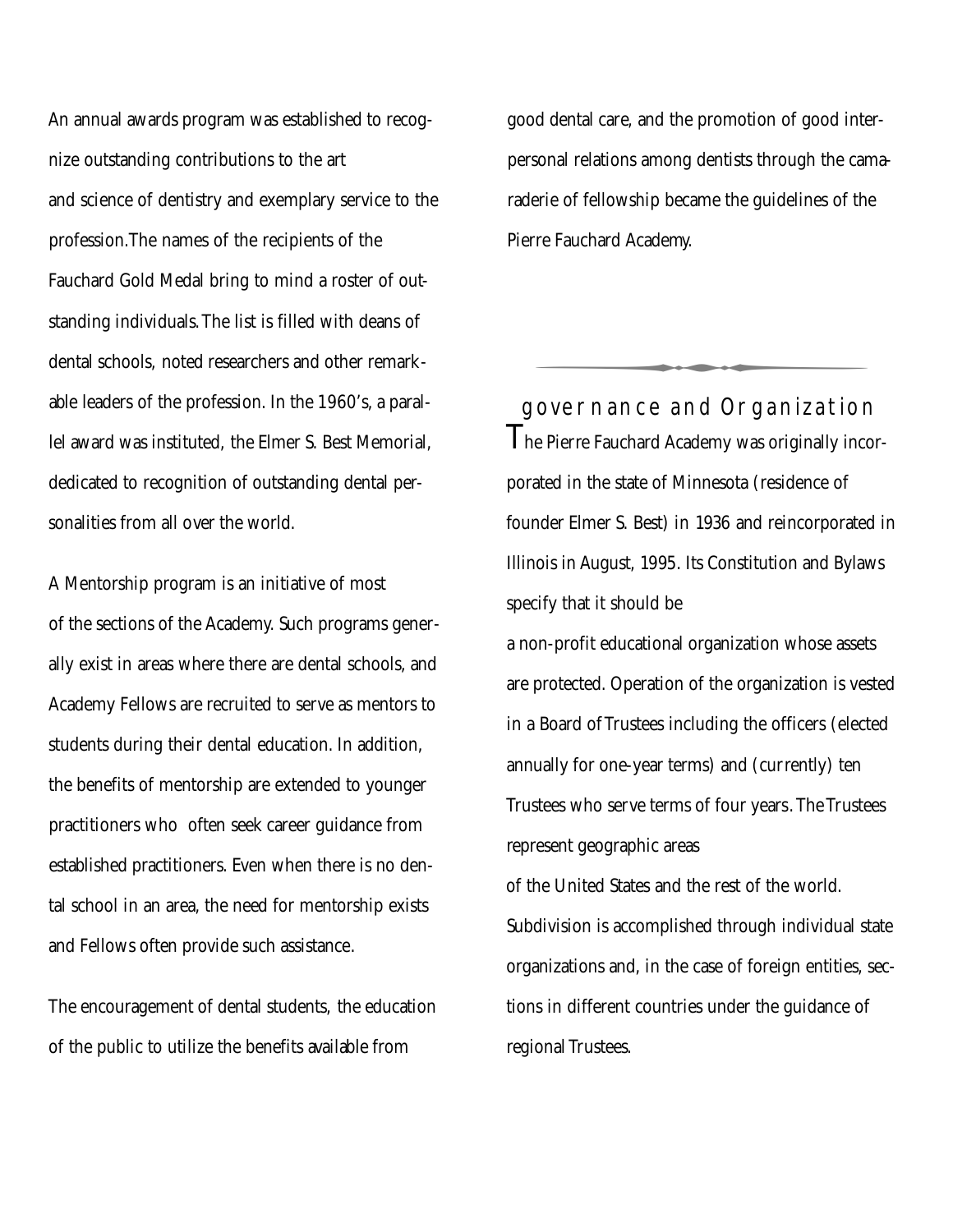The officers include the President, President-Elect, Vice-President, Secretary-Treasurer, Immediate Past President, and the Editor, all of whom serve with the ten Trustees to form the Board of Trustees.

State Chairpersons or Section Chairs (outside the United States) are charged with the responsibility of overseeing their own areas, nominating new Fellows, arranging meeting functions and public relations, and reporting periodically to the area Trustee.The Board of Trustees holds its annual meeting at the same time and location as the American Dental Association.The interim meeting is held at a different location, usually in conjunction with a Regional or State dental meeting.These meetings are de voted to reviewing Academy affairs. merican Dental Association.The interim meetin<br>
held at a different location, usually in conjunc-<br>
on with a Regional or State dental meeting.The<br>
eetings are devoted to reviewing Academy affai<br>
Fellowship<br>
Higible Candidat

#### Fellowship

Eligible Candidates for Fellowship are drawn from the membership of the American Dental Association or the equivalent organized dental group outside the United States. Fellowship is by invitation only and limited to ethical dentists. Candidates must have been graduated from an

accredited dental school at least five years prior to their nomination. Each nomination for Fellowship must bear the endorsement of the Section Chairperson.The State or Section Chairperson who may have other advisers generally accomplishes the process of selecting Fellows . Ust bear the endorsement of the Section<br>
Mairperson.The State or Section Chairperson<br>
The process of selecting Fellows.<br>
Publ ications<br>
Publ ications<br>
Publ ications<br>
Publ ications<br>
Publ ications

## Publ ications

*Dental World,* which replaced a newsletter in 1980, is the current periodical issued by the Academy. This bi-monthly publication appears inside the scientific journal *Dental Abstracts*. *Dental World* covers the programs and activities of the International Academy, its Officers and Fellows, and provides meeting reports for Sections and Foundation news.

The Academy also has an internet Website, www.fauchard.org which regularly provides news of the Academy, updates on regional and other meetings, lists of officers, and information on grants and activities of the Academy. The website is updated monthly and has proved to be a useful tool for members and other interested persons.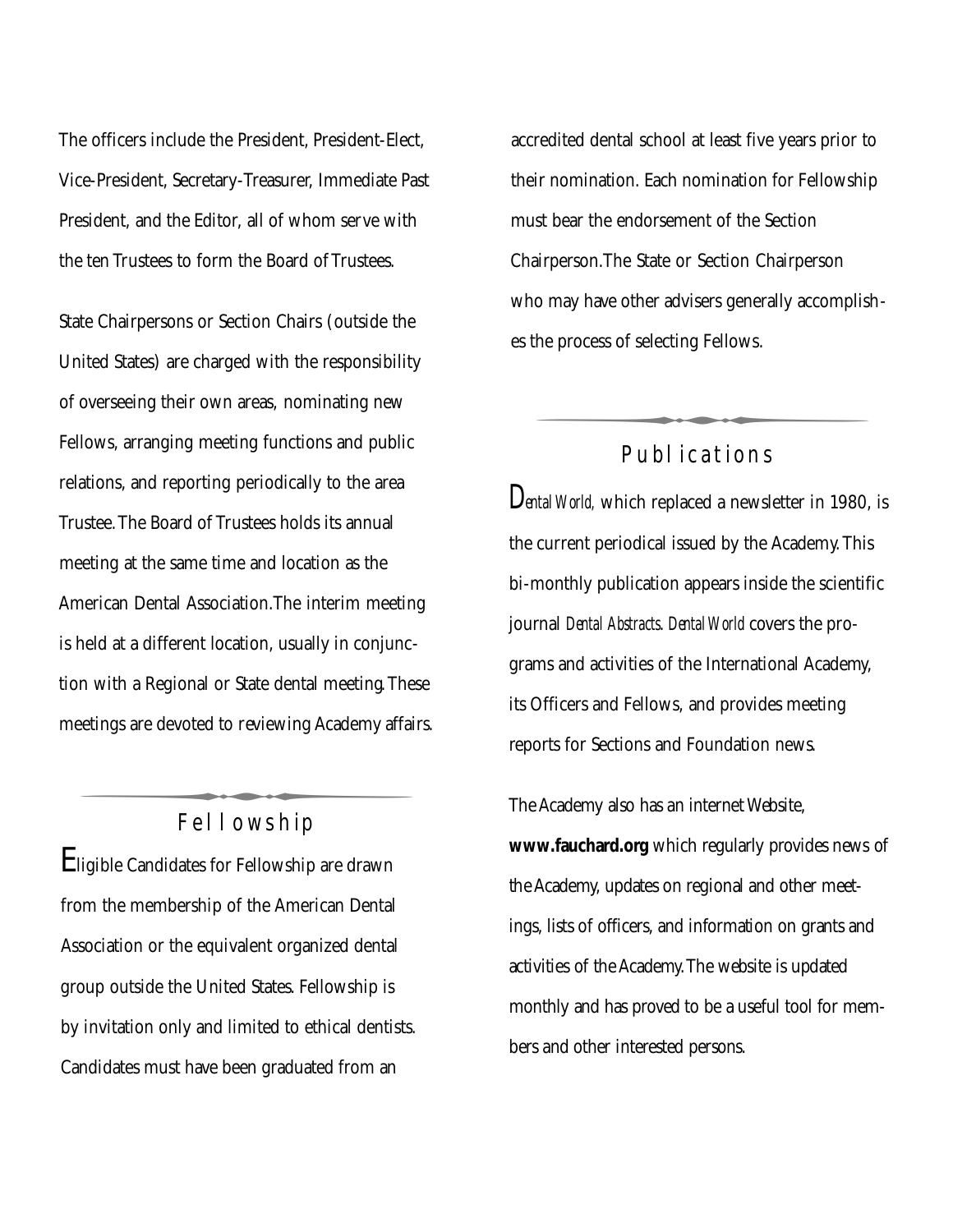# Foundation



**Fernando Brenes- Espinach**

The Foundation of the Pierre Fauchard Academy was established in 1986 as a vehicle to hold and administer certain funds coming to the Academy in the form of gifts, bequests, Foundation<br>
The Foundation of th<br>
Pierre Fauchard Acade

and grants from public and private sources.The Foundation is especially indebted to the bequest from the estate of Dr. Fernando J. Brenes-Espinach, Costa Rican dentist and recipient of the Elmer S. Best award in 1984.That bequest, amounting to more than five million dollars, established the Pierre Fauchard Academy Foundation as one of the largest such agencies in the world.

A separate Board of Trustees composed of past Academy Presidents administers the Foundation. Its annual grants program receives applications for dental projects in a number of dental service areas from all over the world.The Student Scholarship Program makes presentations to dental students at every dental school in the United States and Canada and in 28 other countries. The Foundation has funded projects such as a surgery clinic in Vietnam, a mobile dental clinic in Paris, and dental clinics for the

poor in San Diego, California. Grants are made in varying amounts, most in the \$5000 to \$10,000 range, but some projects may receive more. Most grants are under the auspices of a dental school or a regional dental association.

The Foundation is limited to using the income it receives annually. It encourages and solicits gifts, grants from other foundations, and bequests. The Trustees manage the principal with professional consultation. receives annually. It encourages and solicits<br>fts, grants from other foundations, and<br>equests. The Trustees manage the principal<br>ith professional consultation.<br>Dues<br>come from dues, established by the Board of<br>ustees, suppo

#### Dues

I ncome from dues, established by the Board of Trustees, supports the operations of the central office and some section activities, the publication of Dental *World, and the awards program, including the Pierre* Fauchard Gold Medal, the Elmer S. Best Award, and student Awards of Merit. The dues also cover the expenses of the International Dental Hall of Fame, the Mentorship Program, Leadership Conferences, and sponsorship of continuing education courses. In addition to an annual dues fee, a one-time initiation charge is assessed on new Fellows.